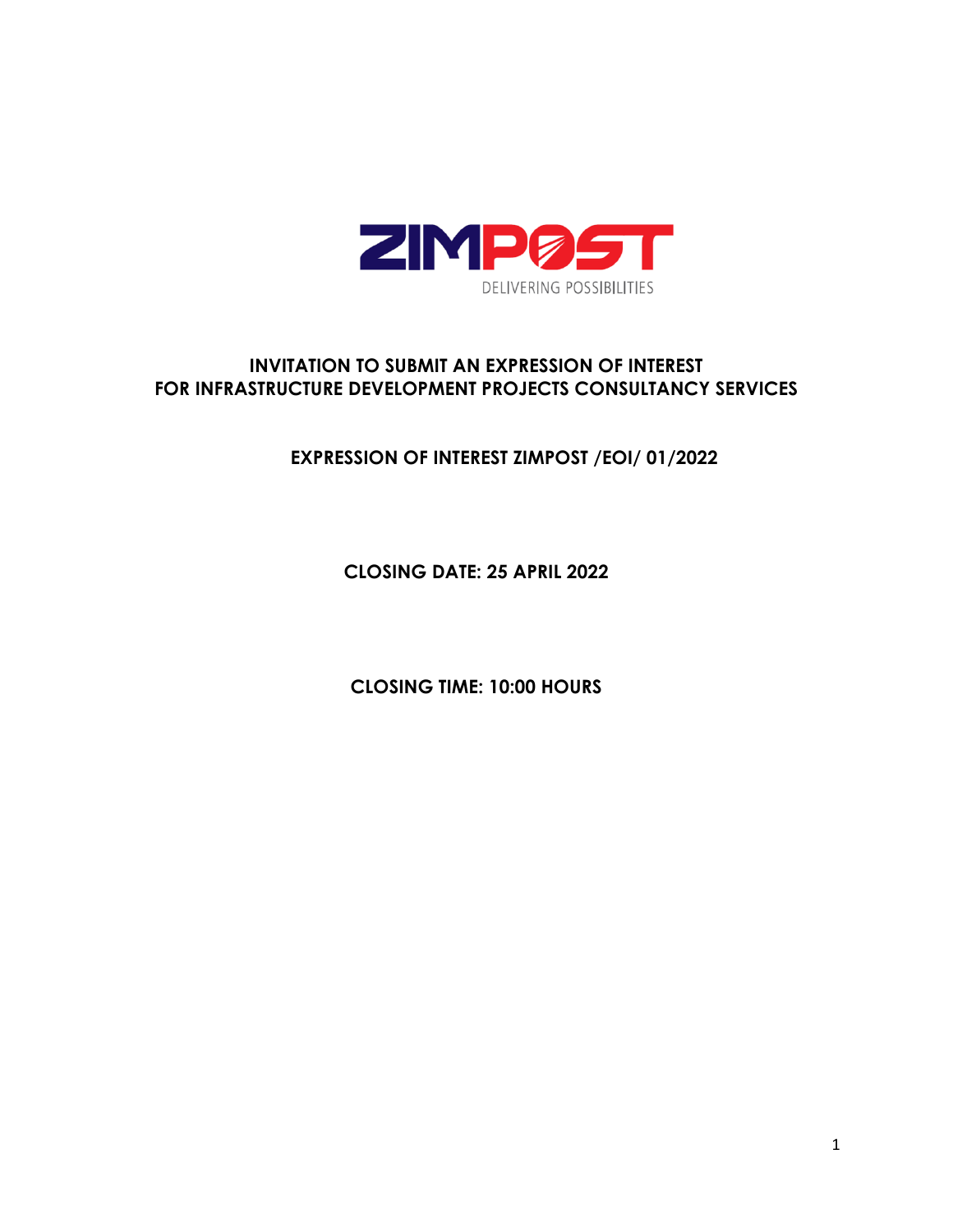### **INVITATION TO EXPRESSION OF INTEREST ZIMPOST /EOI/ 04/2022**

### **1. Introduction**

Zimbabwe Posts (Pvt) Limited is a postal company wholly owned by the Government of Zimbabwe.

### **2. Call for Expression of Interest**

2.1 ZIMPOST (Private) Limited (ZIMPOST), intends to partner with business people through a Public Private Partnership arrangement whereby the partner is expected to provide infrastructural development on ZIMPOST land or its existing buildings. Interested Partners should provide information demonstrating that they have **enough funds**, required experience, competencies, and relevant skills to run any business model whether as individual firms, joint ventures or as consortia. The Partner shall submit company profiles, Company registration documents. The Partner must demonstrate that they have fully established offices.

#### Scope of Work

 .To carryout infrastructural development on the proposed sites. Please note that business proposals are not limited to the ones mentioned but Partners are welcome to propose/suggest other viable business options.

| Project location                       | Size    | Closing<br>date  |
|----------------------------------------|---------|------------------|
| Cranborne-Business Complex             | 3198m2  | 25/04/2022       |
| Chadcombe-Residential flats            | 3792m2  | 25/04/2022       |
| Kuwadzana 6- shopping complex          | 3198m2  | 25/04/2022       |
| Chivhu-Shopping mall & service station | 888m2   | 25/04/2022       |
| Old Gweru post office-charlets         | 12751m2 | 25/04/2022       |
| Chegutu-service station & food court   | 2230m2  | 25/04/2022       |
| Paulington-service station             | 743m2   | 25/04/2022       |
| Mutare post office-Trauma center       | 7758m2  | 25/04/2022       |
| Borrowdale-Business complex            |         | CANCELLED        |
| Southerton-Medical center              | 5296m2  | 25/04/2022       |
| Ascot-Cluster homes                    |         | <b>CANCELLED</b> |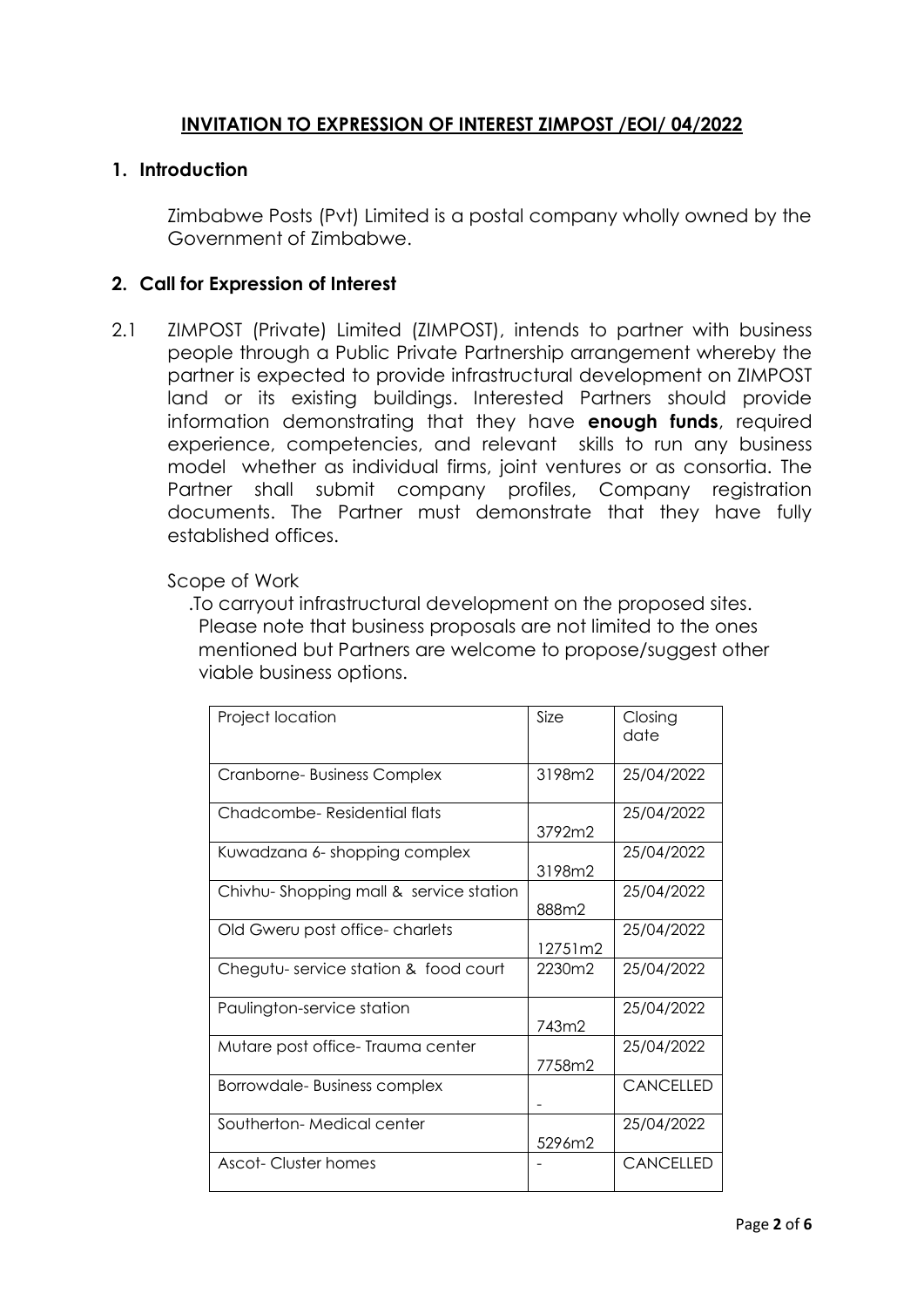The minimum criteria for short-listing if the partner shall entail:

- i. Must be registered with the Procurement Regulatory Authority of Zimbabwe.
- ii. Have a valid ZIMRA Tax clearance certificate.
- iii. Be a registered company in terms of the Companies Act.

Short-listed Partners will be invited to submit detailed technical and financial proposals, and/or do presentations or demonstrations, as described in Part 1 of the Request for Proposals Procedures in the Standard Request for Proposals for the Selection of Consultancy Services. The Consultant submitting the successful proposal will be engaged on the contractual terms set out in that document and in the General Conditions of Contract for Consultancy Services. Copies of the Act and Regulations and the standard documentation are available on the website of the ZIMPOSTS; URL [http://www.zimpost.co.zw](http://www.zimpost.co.zw/)

Further information can be obtained at the address below during office hours from 08:00 hours to 1430hours. The Partner may submit more than one expression of interest. The expression of interest must be submitted in a clearly marked envelope and deposited in the tender box to the address below on or before 25 April 2022 by 10:00hrs (local Harare time) (GMT + 2 hours) and clearly labelled "EOI Ref ZIMPOST EOI 04/2022: INFRASTRUCTURE DEVELOPMENT PROJECTS" Late expressions of interest will be rejected. Electronic submissions to the procurement e-mail below shall also be accepted and shall clearly be referenced as indicated above.

Attn: Procurement Management Unit Zimpost Head Office Harare Main Post Office Cnr George Silundika Ave/Mayor Urimbo Boxx 100, Harare Telephone: +263 242 783585-94 E-mail: zimpostprocure5@gmail.com

Any queries regarding the advertised tender you can call on +263 773548631/ 0773 590141; or

Send email to the following: [bpchada@zimpost.co.zw/](mailto:bpchada@zimpost.co.zw) zimpostprocure5@gmail.com

NB: This request for expression of Interest can be accessed on the Zimpost website: [www.zimpost.co.zw](http://www.zimpost.co.zw/)

# **Terms and Conditions**

**3.1**The bidders must acquaint themselves fully with the **Terms and Conditions to be observed in tendering.** ZIMPOST shall not be responsible for any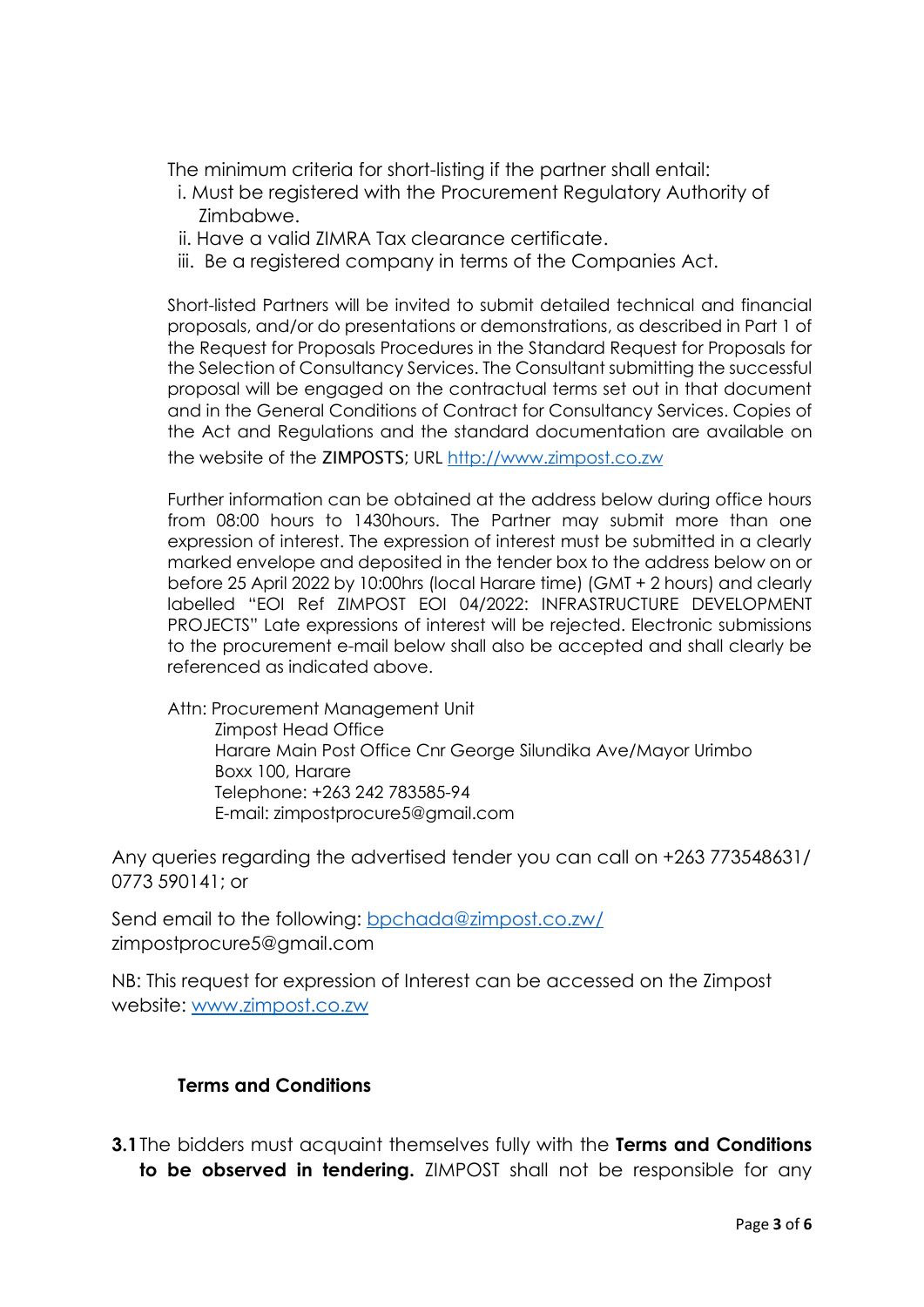misunderstanding of incorrect information however obtained except **i**nformation given in writing by ZIMPOST.

- **3.2**Bidders are required to submit the following **mandatory** information together with their bids:
	- a)Certificate of Incorporation
	- b)Comprehensive company profile
	- c) Detailed company shareholding structure
	- d)Current Tax Clearance Certificate
	- e) *At least three written* trade references (in the form of official letters from client companies),
	- f) Validity period of tender of **60 days** (**Bidders must state**) –

# **Failure to comply with the above requirements will result in automatic disqualification.**

- **3.3**Joint ventures or sub-contract arrangements between firms should clearly indicate the contractual arrangements between them. ZIMPOST will contract with the Partner firm and will hold that firm solely and totally responsible for all work performed under the contract. It is therefore up to the Partener to ensure that suitable contractual agreements exist with any other firm that they are intending to use on the assignment.
- **3.4**Sub-contractors or joint ventures (which could be local or international firms) will only be permitted to associate with one bidding firm.

# **4.0 Submission of Tenders**

- (a) Bidders must submit their bids in triplicate **with the original clearly marked 'Original' and each copy marked 'Copy 1' and 'Copy 2' respectively, before 1000hours on the closing date notified.**
- (b) Proposals must be clearly marked:

# **"Expression of Interest for Infrastructure Development Projects ZIMPOST /EOI/01/2022"**

Should be addressed to: Head of Procurement Management Unit**,** 

ZIMPOST (Private) Limited, 2nd Floor, Room 210, Harare Main Post Office Building, Corner Innez Terrace / George Silundika, Harare.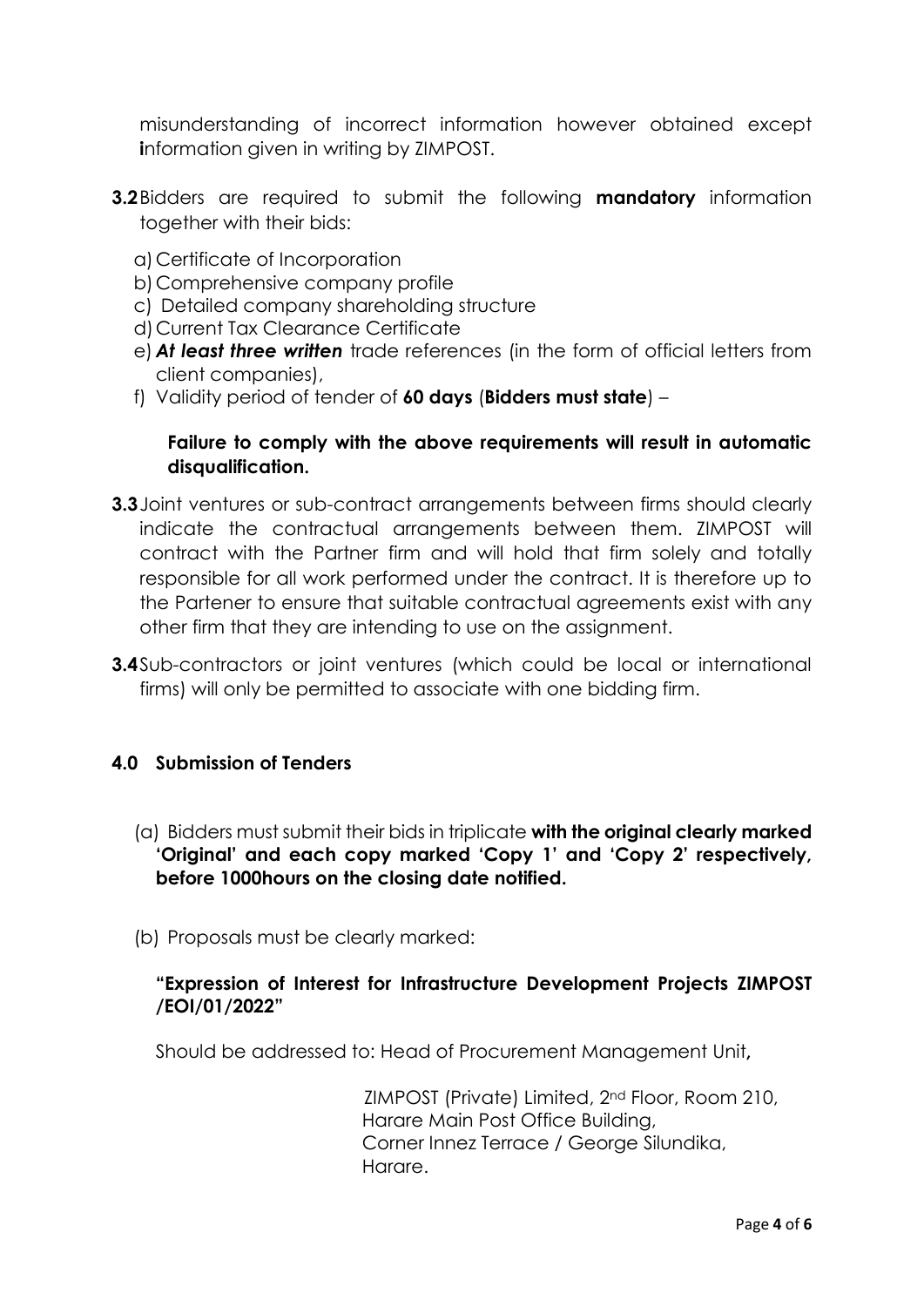OR Posted to: Head Procurement Management Unit Zimpost (Pvt) Ltd Harare Main Post Office Box 100 **Harare** 

- (c) The tender must be enclosed in sealed envelopes, endorsed on the outside with the advertised tender number, the closing date and description of tender and must be delivered by hand to the Head of Procurement Management Unit **ZIMPOST (Private) Limited, Harare,** before 10:00 hours on the closing date notified.
- (d) Tenders which are properly addressed to ZIMPOST in envelopes with the advertised tender number, the closing date and tender description endorsed on the outside are not opened until 10:00 hours on the closing date.
- (e) **Note:** Tenders which are received after 10:00 hours on the closing date, whether by hand, or by post will be treated as late tenders and will be rejected.
- (f) Tele-fax/email tenders are not accepted.

(g) A bidder may submit more than one bid, either individually or as a joint venture partner in another bid, except as a subcontractor

 (h)A conflict of interest will be deemed to arise if bids are received from more than one bidder owned, directly or indirectly, by the same person;

(i) Any tender submitted that does not fully comply with the above terms and conditions will be rejected without further consideration as will tenders received after the published closing date and time.

(j)Any neglect, delay or failure on the part of the Bidder to obtain additional information upon the above or any other matters which the bidder considers necessary shall not relieve him from responsibility as a bidder.

(k) Bidders are required to adhere to the instructions regarding preparation and submission of tenders as those who do not comply will be disqualified.

(l) The closing time and date for this tender shall be 1000 hours on the 25th day of April 2022.